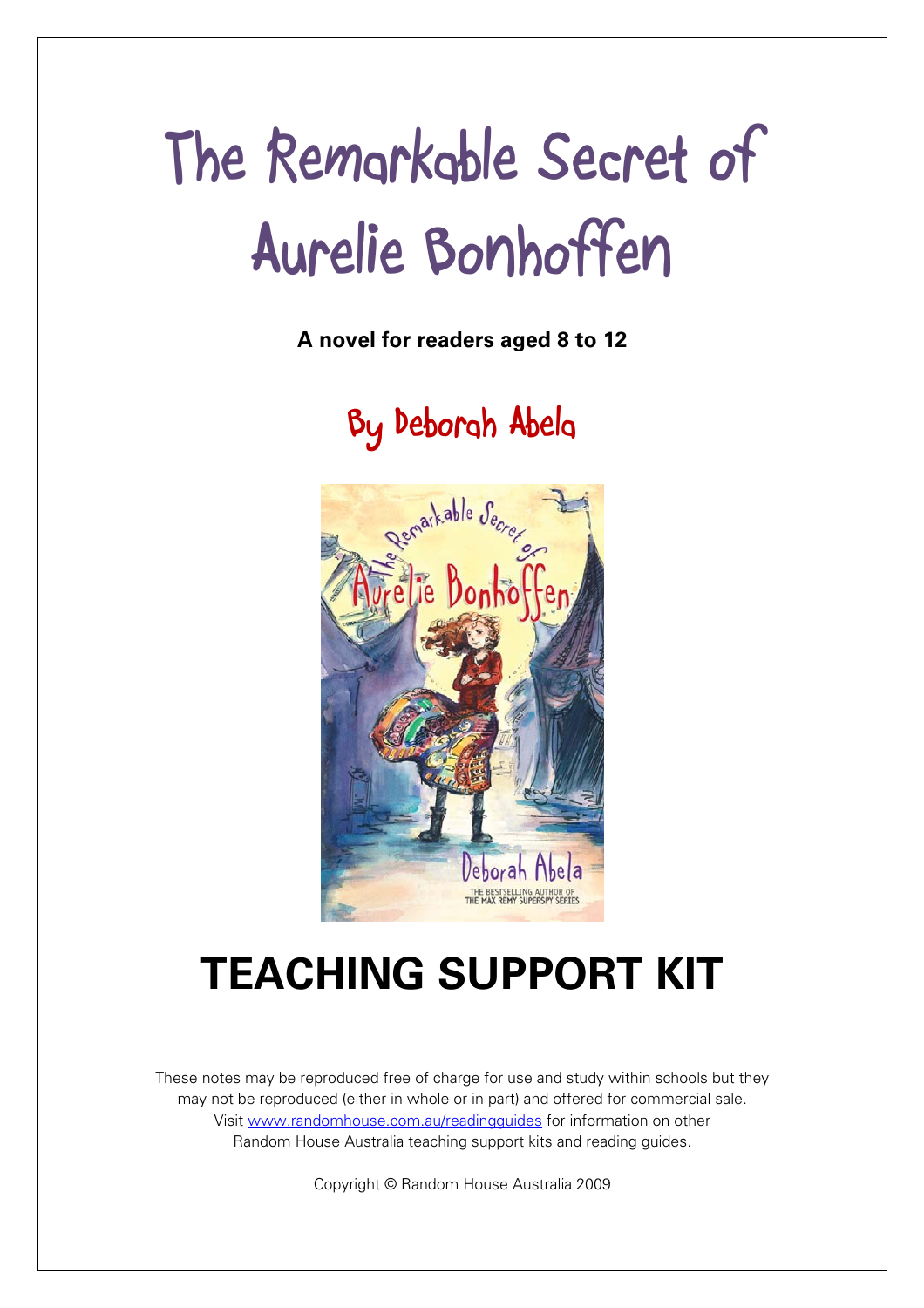## **CONTENTS**

- **1. Plot summary**
- **2. About the author**
- **3. Author's inspiration**
- **4. Pre-reading activities**
- **5. Themes**
- **6. Questions and debate topics**
- **7. Suggested activities and black-line masters**

### **1. PLOT SUMMARY**

Aurelie Bonhoffen is a 12-year-old girl with everyways hair who lives with her extended family on Bonhoffen's Seaside Pier, a rundown amusement park in a town that once saw the pier as its centre. Aurelie's family work the pier as three generations of their family did before them, but times are grim and they face crippling taxes, dwindling audiences, mounting repairs and the constant pressure of developers to sell.

Aurelie's family are different – their circus lifestyle, their unconventional extended family and the fact that Aurelie is the first Bonhoffen to go to school. Some of them are also ghosts, a fact that Aurelie stumbles upon on the night of her twelfth birthday.

Aurelie earns her keep at the pier by helping out in performances. She might be the back end of a cow in the marquee or the maiden who wakes from the dead when the ghost train and its screaming passengers rattle past.

The principal and fellow students at Gribblesea College think she's different, even a little bit weird, but when Aurelie begins chatting to the mayor's son, Rufus, they soon become friends.

Aurelie stumbles onto Mayor Bog's secret plan to destroy the Pier. Businessman Lucien B. Crook wants to build luxury new housing on the pier and Bog, for all his seemingly fair, nice-guy appearance, agrees to help. In return he will pocket a hefty sum of money and a statue will be built in his honour.

With the help of Rufus and some friendly ghosts, they thwart Bog's plans and teach him a scrooge-like lesson so that the pier will not only survive but be completely revamped.

## **2. ABOUT THE AUTHOR**

When Deb was young, she always wrote. She'd read her stories out loud to people to see what they thought and give them away as presents. She'd read everything she could: bus notices, traffic signs, billboards, backs of cereal boxes. It drove her mum crazy.

 After leaving school, she studied Teaching (Secondary School) before she realised she needed to see the world. She travelled for three years from America to the UK to Africa, Europe and Asia. After that, she came home and felt like studying again so she went to the University of Technology, Sydney, and completed a Bachelor of Communication majoring in writing and film theory, which meant she got to write, read and watch a lot of films.

 She was then given a great job in the script department at the production house Southern Star, before moving to Network Ten as the Assistant Producer then Producer/Writer of the children's show *Cheez TV*. Her main job was coming up with the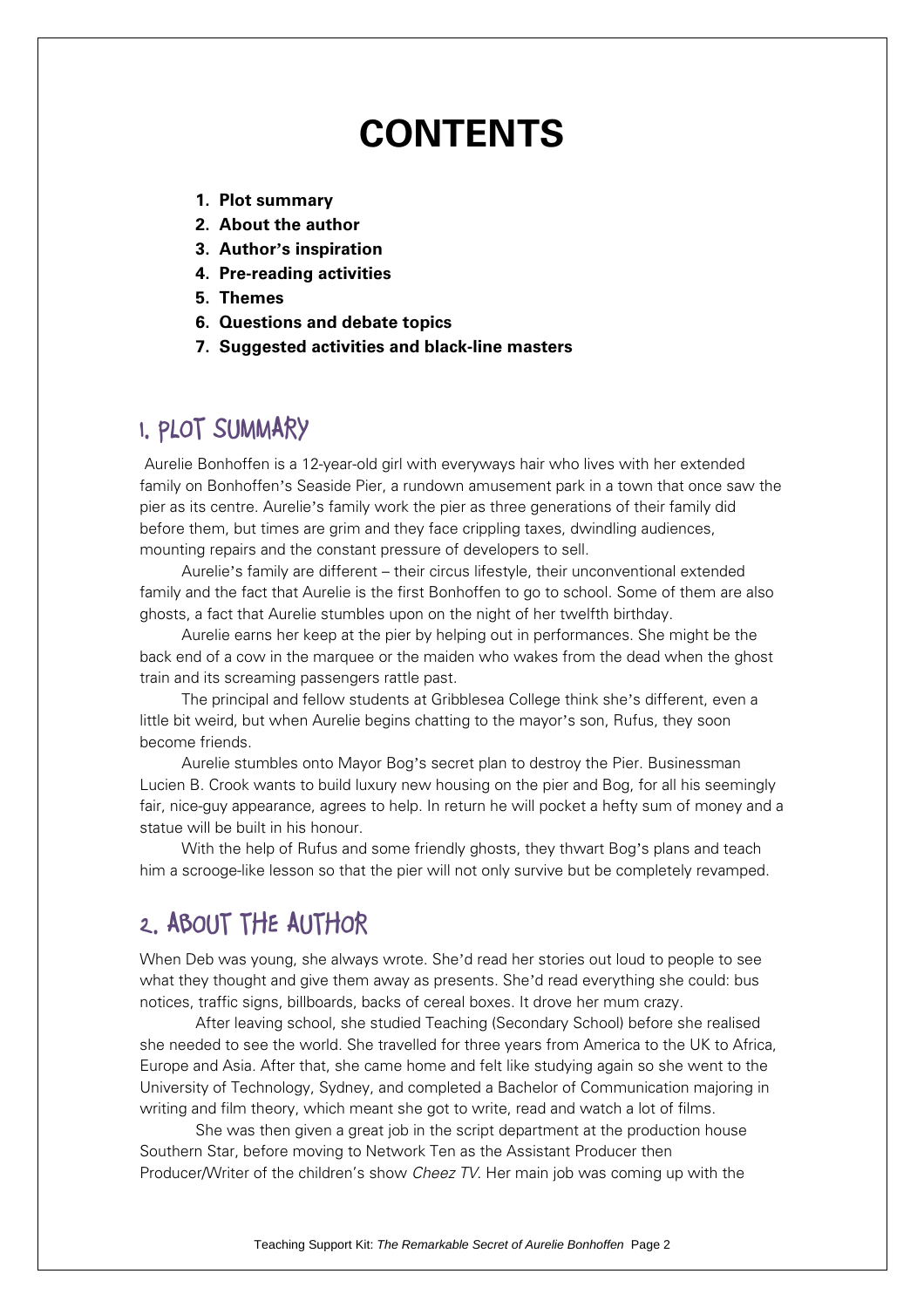ideas for the shows and writing the scripts. She'd also find guests, direct the studio and location segments and edit stories together. It was a great job that she did for seven years, getting to travel to lots of fun places like New Zealand, New York, England and the snowfields of Australia.

 She left that job in December 2001 to write the *Max Remy Superspy* series about a feisty eleven-year-old Superspy and her best friend Linden. Over ten books, Max and Linden fight bad guys from Hollywood to the Amazon Jungle and even to the middle of Max's mother's wedding.

 Deb was also lucky enough to work with one of Australia's greatest soccer heroes in writing the *Jasper Zammit (Soccer Legend)* series, three books about kids who love their soccer and dream of being a legend just like Johnny Warren.

You can find out more about spies, soccer and ghosts at **www.deborahabela.com** and write to Deb at **max@maxremy.com.au**

## **3. AUTHOR'S INSPIRATION**

Deb's family is very haunted. Only not in a terrible way. Ghosts appeared in her mother's family at all sorts of times and places, never spookily but always like a relative popping in for a cup of tea. Her nana's stories about ghosts never scared Deb, so she says, and she always knew she'd like to write a story about them one day, but wondered where she should set it. When she visited Brighton Pier in England, with its ice-creams, fairy floss, Ferris wheel and merry-go-rounds all overlooking the sea, she knew she'd found her answer.

## **4. PRE-READING ACTIVITIES**

#### **Ghost stories**

Have you or anyone you know ever seen a ghost? Or seen or heard something that couldn't easily be explained?

 Write down your story. Remember, it is a ghost story, so it's up to you whether it's real or not. Think about the best way to begin so that you set the tone of your story. What sequence of events will follow, making your listener want to know more? How will your story end? Will it answer all the questions created in your listener's mind or will it leave some tantalising aspects unanswered? When you get to a scary part, is it more scary to use short or long sentences?

Now tell your ghost story to the class in the most suspenseful way you can. Think about your voice – when to be quiet, what part of your story could be louder.

#### **Secrets**

Aurelie's family have had a remarkable secret in their family for over 100 years. What do you think that remarkable secret could be?

#### **Book cover**

Study the book cover. From what Aurelie looks like, what kind of personality do you think she has? Does the pier look like it's in good condition? Are there any other clues about what the story might be about, in the title, back cover blurb or illustrations?

#### **Seaside amusement parks**

Find examples of real-life seaside amusement parks, such as Brighton Pier in England, Luna Park in Sydney or Coney Island in New York. What kind of rides do they have? Why do you think amusement parks are built near the sea? Have you ever been to an amusement park?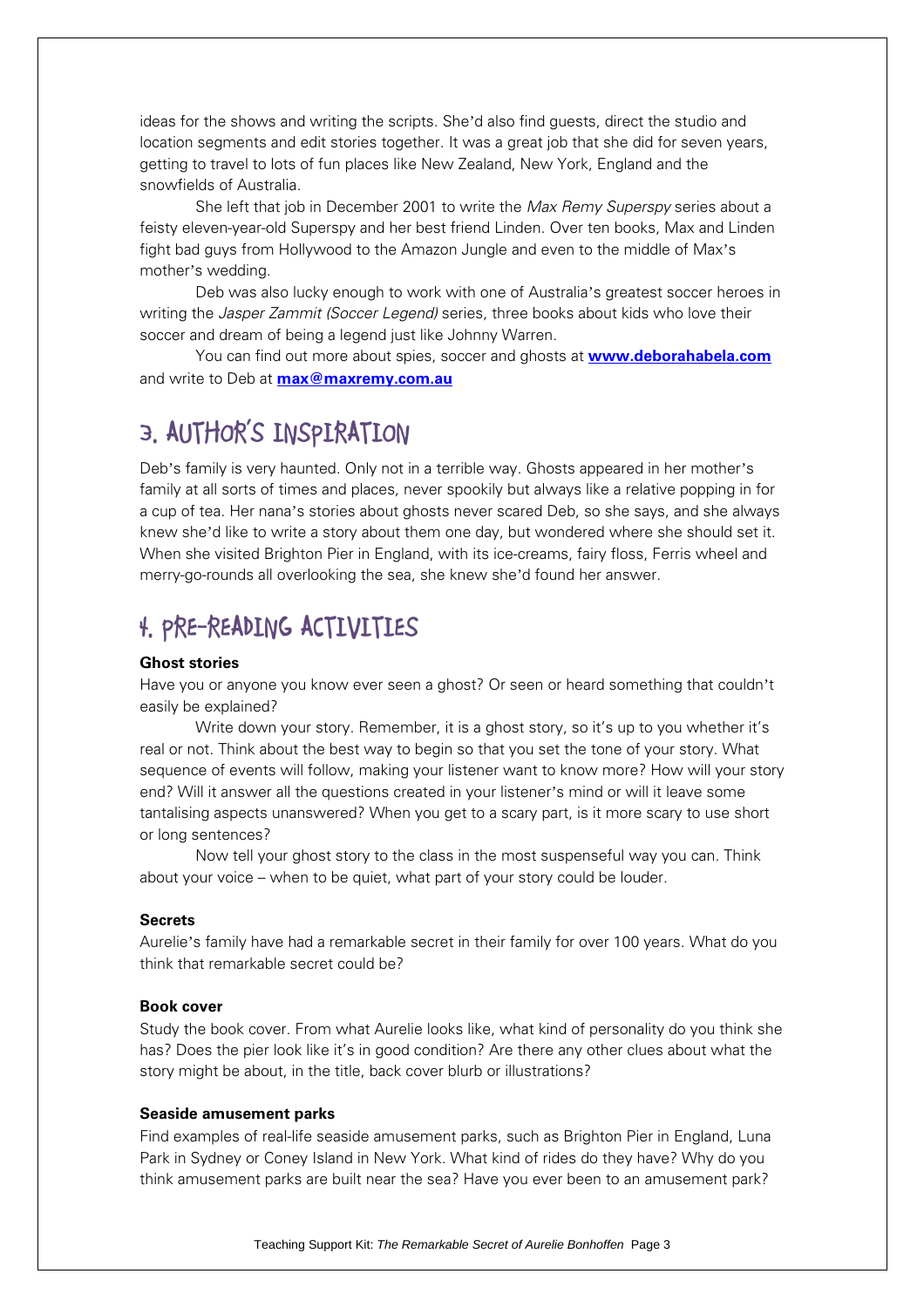## **5. THEMES**

The themes in *The Remarkable Secret of Aurelie Bonhoffen* revolve around family in its many forms and respecting those around us, whether young or old, rich or poor, famous or quiet. There's also the importance of preserving the past and respecting difference, whether it be in ideas, culture or nationality, for a fuller, more complete society. It looks at greed, money and what it is that really makes a person rich. Through Aurelie we will also see the need to make your own mark and carve out your own role in the world.

 Classroom discussion questions and activities on each of these themes are outlined below.

- **A) Being different**
- **B) What makes a family?**
- **C) Bullying**
- **D) What makes a good friend?**
- **E) What would you do for fame or fortune?**
- **F) What is it to be rich?**
- **G) Old versus new**
- **H) Loss**

## **6. QUESTIONS AND DEBATE TOPICS**

#### **A) BEING DIFFERENT**

Aurelie is picked on at school for being different and is even asked to the principal's office because of it.

*Mrs Farnhumple smiled through tightened lips. 'The reason I asked you here today is that I'm very concerned about Aurelie.'*

*Rolo's face creased. 'She's okay, isn't she? There's nothing's wrong with her, is there?' He placed his hand against his niece's forehead.* 

*'No, not physically wrong, Mr Rolo, but not as they should be.' Mrs Farnhumple took a large file out of her top drawer. 'Here at Gribblesea College, we like to take a special interest in each child. To see that they learn the essentials for becoming good, honest, upstanding human beings.'*

*'That's our Aurelie, all right,' Rindolf said proudly as he squeezed his hat out of shape even more.* 

*'Yes.' Mrs Farnhumple paused. 'Certainly. You see, the thing is, Aurelie isn't quite like the other children.'* 

*'Thank you.' Uncle Rolo adjusted his tie and smiled.* 

*'I don't necessarily mean that in a good way, Mr Rolo.' (*pp. 69–70)

#### **Questions:**

- What do you think the Principal means by Aurelie being different but not in a good way? Do you agree with her?
- Mrs Farnhumple wants Aurelie to be more like the other kids in but Miss Miel tells Aurelie that '*everyone's unique, and if we were all the same the world would be boring'* (p. 106) Who do you agree with and why?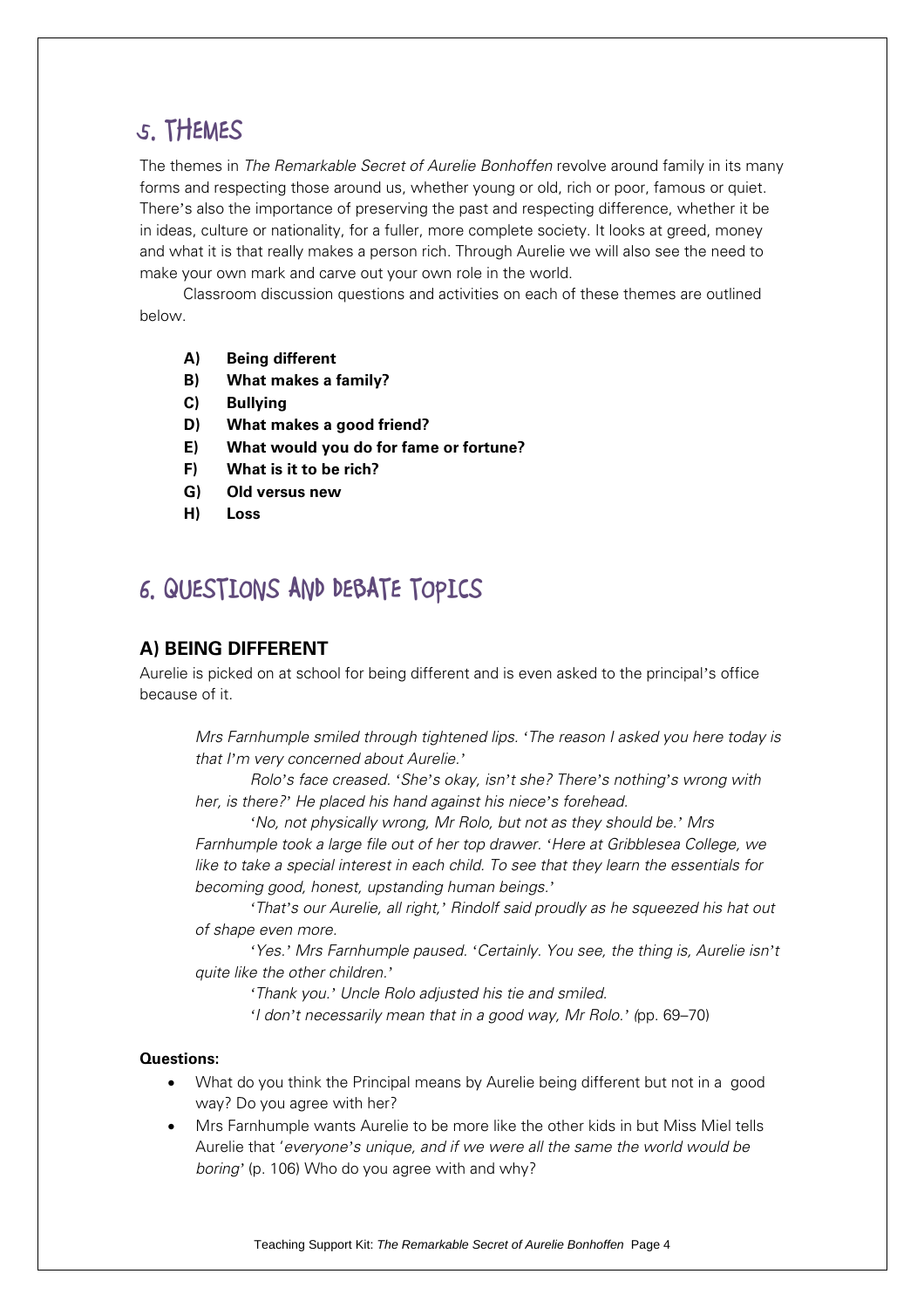How important do you think it is to express your individuality? Is it ever better to conform rather than stand out?

**Debate topic:** That the world would be boring if we were all the same.

*'She [Aurelie] doesn't seem to have the same idea about things as the other children.' Mrs Farnhumple paused. 'In dress, for example.'* 

*Aurelie dropped her eyes to her lap and the cut-up patchwork of materials that made up her skirt. Lilliana had sewn them together out of old costumes and favourite dresses she used to wear when she was young.* 

*'Excuse me for asking, Mrs Farnhumple.' Rindolf leant his head to one side. 'But what does the way someone dresses have to do with anything?'* 

*Mrs Farnhumple's mouth opened and closed as if she was gasping for breath. 'It has everything to do with everything. It's how the world sees you, it's respect, it's manners, it's the very fabric of how our society functions.'* (p. 71)

#### **Questions:**

- Is it important that everyone acts the same or believes in the same things?
- Do you think clothes are important in showing who you are? Do they really matter or is it how you behave and treat other people that's important? Or is it both?
- Lilliana Bonhoffen, Aurelie's grandmother, sees things differently: *'Bonhoffens have made a whole family history out of being different. And made their mark doing it.'* (p. 107) How important do you think it is to 'make your mark'? To stand out by doing something different that people take notice of?

**Debate topic:** That clothes maketh the person.

#### **B) WHAT MAKES A FAMILY?**

Many families are different from each other in the way they act and how many people make up the family – some families have two parents; some have one; sometimes there are no parents and the children are brought up by other people, like the grandparents. When Mrs Farnhumple asks to see Aurelie's parents, Aurelie brings her uncles, who bring her up in an extended family with her parents and grandmother.

#### **Questions:**

- What does family mean to you?
- How many people do you think it takes to make a family?
- What do you think are important ingredients in making a family?

**Debate topic:** That family is more important than friends.

#### **C) BULLYING**

Aurelie wants to tell Rufus he gave a great speech in class, but Sniggard and Charles begin their usual nastiness.

*'What kind of a name's Aurelie?' Sniggard asked. 'It was my great-, great-grandmother's name. It means "golden".'*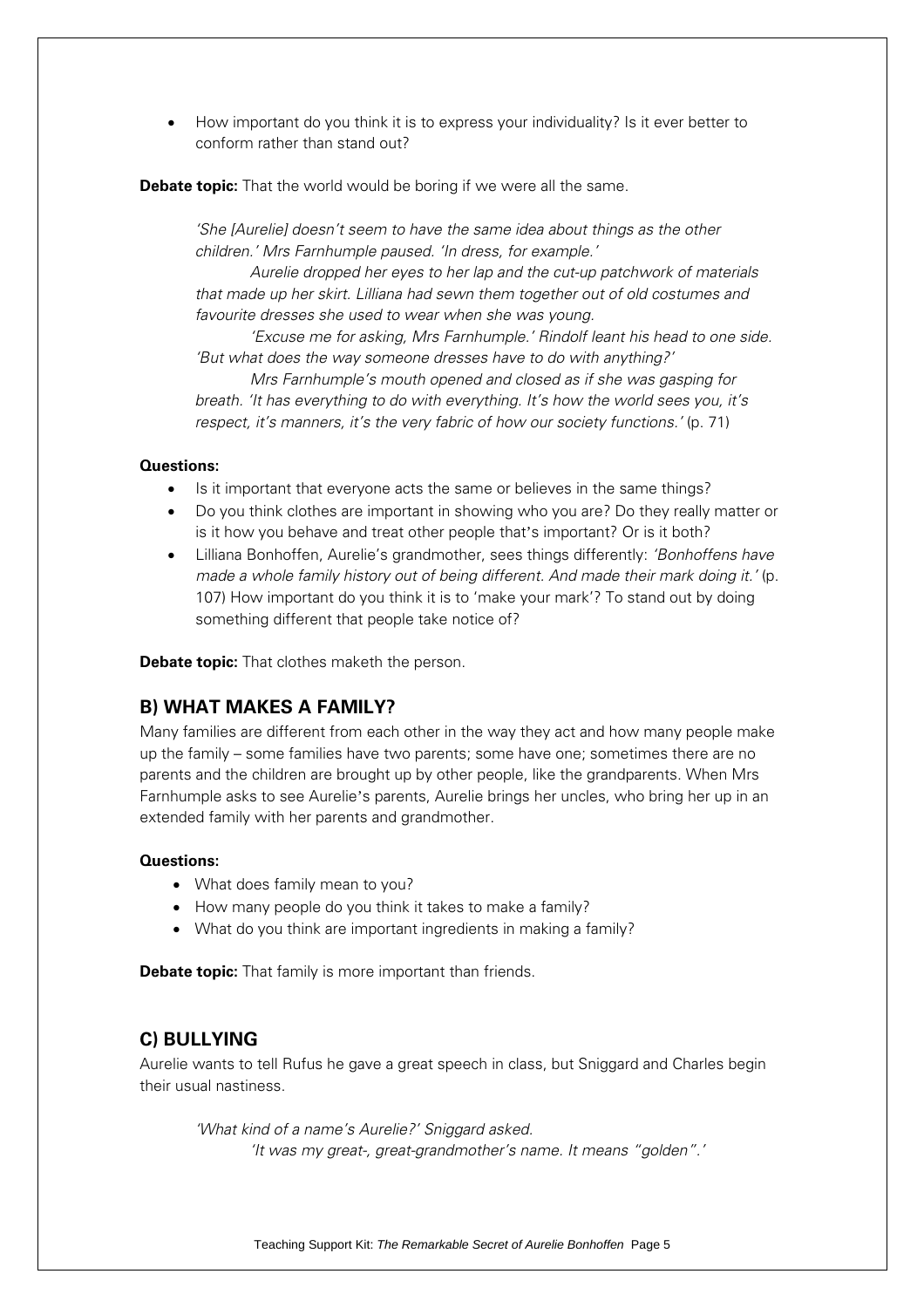*'Golden?' Sniggard slapped Rufus's back. 'Well, aren't you precious.What are you doing here, Golden Child?'* 

*'I overheard you say you were coming here, and I wanted to –'* 

*Sniggard slurped noisily. 'Sorry, I can't hear you.'* 

*Charles laughed through a mouthful of brownie that flew into the air in crumbled specks.* 

*Aurelie turned to Rufus. 'I wanted to tell you I liked your talk about the* Mary Rose*.'* 

*Charles and Sniggard looked at each other before exploding into monkey-like guffaws. 'She liked your talk about that toy ship of yours,' Sniggard cried. 'What do you think of that, Rufus? Fire girl thinks you're a genius. Next she'll be asking you to be her boyfriend.'* 

*Rufus's eyes flicked around the table.* 

*'Well?' Charles asked. 'What do you think of that?'* 

*Sniggard's and Charles's eyes bore into him. 'Thanks, but I don't need a compliment from the school freak.'* 

*'School freak.' Charles slapped the table. 'That's great.'* 

*Sniggard patted Rufus on the back and threw a sharp look at Aurelie, daring her to say more. She stood firm, making no attempt to move. 'I thought it was good.'* 

*Sniggard grunted. 'She's only sucking up to you because your dad's the mayor.'* 

*'Yeah,' Charles snorted. 'The mayor.'* 

 *Aurelie waited until their laughter withered before turning away. Rufus concentrated on the swirl of thick, chocolatey bubbles and sipped, his eyes sneaking a glance at Aurelie's every step until she disappeared into the crowd.* (p. 101–103)

#### **Questions:**

- Rufus tells Aurelie that Charles and Sniggard are his friends, yet they bully both Aurelie and Rufus. How do Aurelie and Rufus deal with the bullying? Do they have different reactions?
- If you were Rufus's friend, what advice would you give him to deal with the bullies?
- How does Rufus end up dealing with Charles and Sniggard by the end of the book?
- It isn't only Rufus and Aurelie who are being bullied: Rufus's dad, Mayor Bog, is bullied by Lucien B. Crook. How does Mayor Bog react to the bullying? Is it different or the same as his son?
- What lessons about themselves have Aurelie, Rufus and Mayor Bog learnt by the end of the book?
- Write a list of all the ways you think bullying can happen (e.g. making fun of someone's name).

Further information and resources on bullying can be found at http://www.bullyingnoway.com.au

#### **D) WHAT MAKES A GOOD FRIEND?**

*'Why do you hang round Sniggard and Charles?' [Aurelie asks Rufus.] 'They're my friends.' 'No they're not. They bully you into doing things you don't want to do.' 'They don't bully me.' 'And I'll bet they don't know anything about you.' 'They know lots of things about me.'*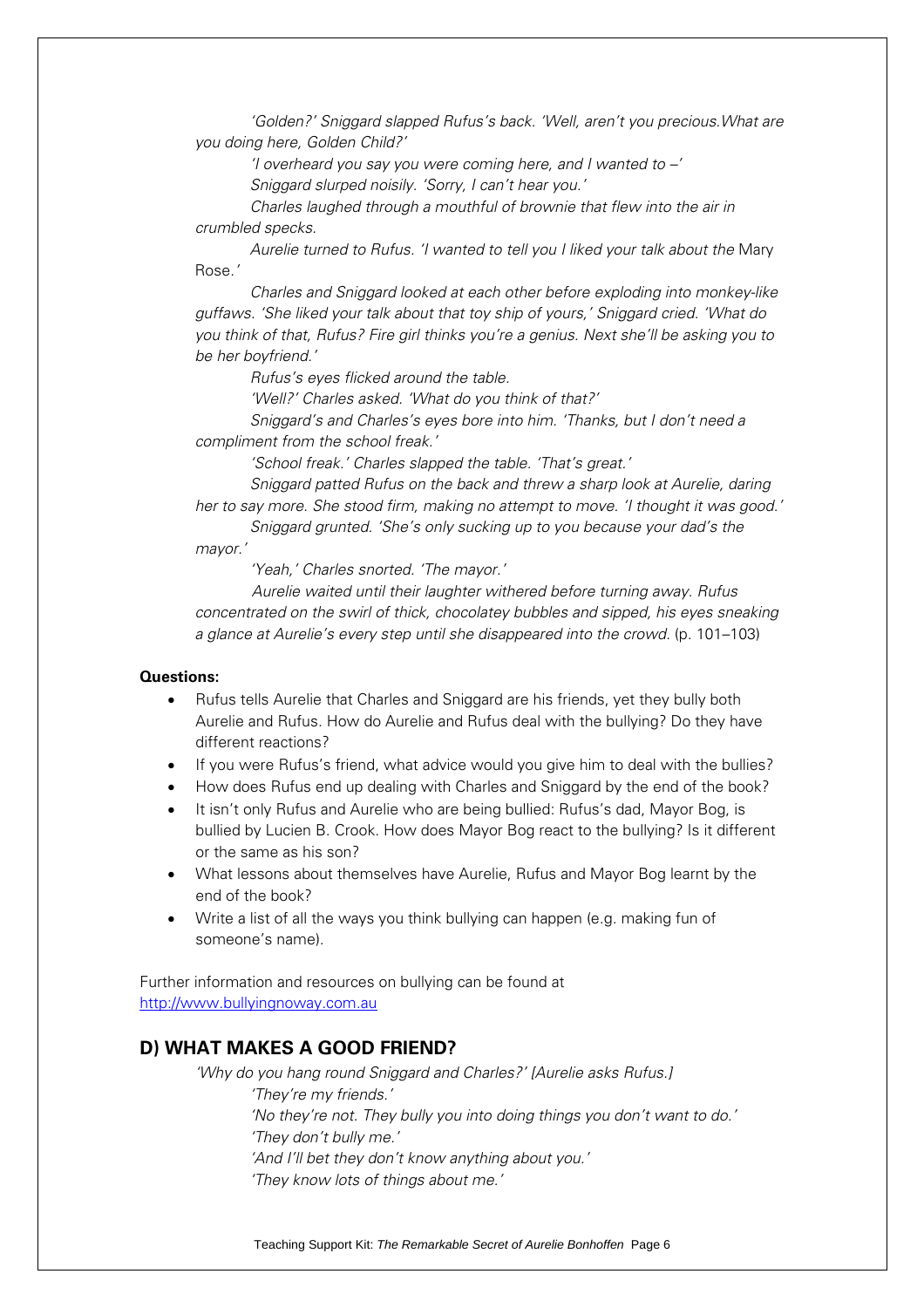*'Do they know what you like to eat or what your favourite book is or what you want to do when you're older?'* (p. 125–126)

#### **Questions:**

- What do you think makes a good friend?
- Does a good friend have to know everything about you?
- If your friend was being picked on by other kids, and you risked being picked on too if you stuck up for them, what do you think you would do?
- At first Rufus thinks Aurelie wants to be his friend because he is the mayor's son. Is this true? What do you think is the real reason?

#### **E) WHAT WOULD YOU DO FOR FAME AND FORTUNE?**

Mayor Bog has bent a few rules so he can have a statue of himself in the town square. He has made a deal with Crook to get the Bonhoffens to leave the pier so Crook can build something new. The Mayor imposes taxes, has rats released on the pier, and even arranges to have Aurelie removed from her family.

#### **Questions:**

- What do you think of Mayor Bog's behaviour?
- Do you think it is ever right to bend a few rules to make something happen?
- At first Mayor Bog bends a few small rules, but then, in order to save his reputation, he orders the pier be damaged. Does one broken rule or lie told always lead to bigger rules broken or more lies told?
- How does Mayor Bog feel when he orders the destruction of the pier? He will get his statue, which he has desperately wanted, but is he happy?

**Debate topic:** That it is OK to bend the rules if you will achieve fame.

#### **F) WHAT IS IT TO BE RICH?**

**Questions:**

- Is being 'rich' or 'wealthy' only about money?
- Compare the different families in the book: the Bonhoffens, the Bogs, the Bloomfields. Which ones are richer in money terms? Which ones are richer in happiness?

**Debate topic:** That money and fame can buy happiness.

#### **G) OLD VERSUS NEW**

*'This pier has been in our bones for too long for us to give it away now,' Lilliana said. 'It would be like giving away the thing that makes you breathe. The very thing that keeps you alive. Without the pier, we would be nothing.'* (p. 61)

The businessman Lucien B. Crook wants to tear the pier down because it is old and in need of repair. He sees that it was once great and important to the town but it's time to replace it with something new.

#### **Questions:**

 Do you think something that is old should be thrown away if there is a newer version of it? Do you think it's right that all old things should be replaced by new?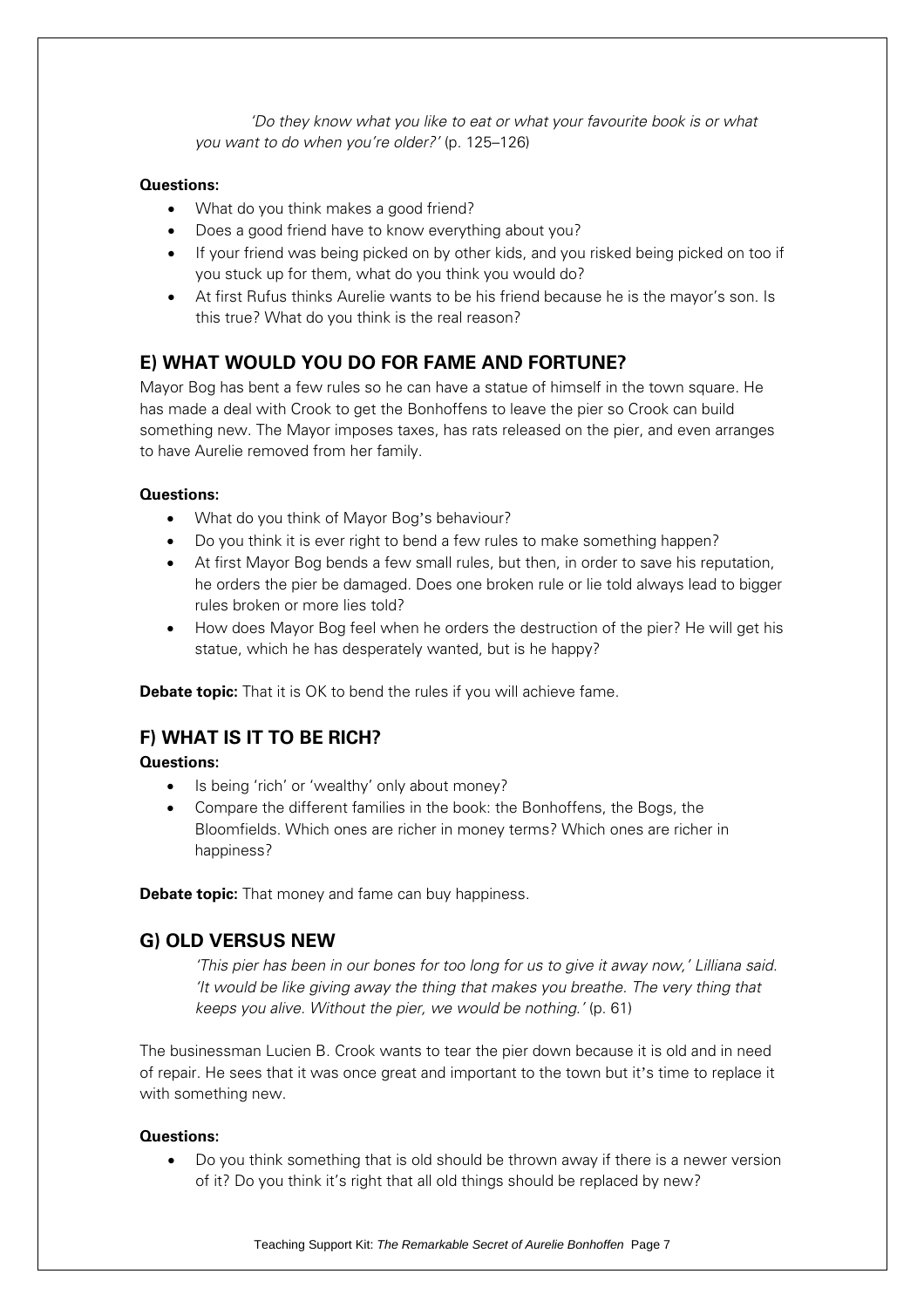Is it important to take care of things from the past? What things are important to preserve?

**Debate topic:** That the past should stay in the past.

#### **H) LOSS**

Read the following piece where Aurelie has been taken from her family and locked in a room where she can see the pier in the distance.

*She smiled as the pier's sign glowed. It blazed into the night until one string of lights burned out. The sign now read:* 

*onhoffen's Seaside Pier.* 

*Aurelie sprang to her knees, flicked the latch on the window and forced it open. The rain lashed its way in, spilling onto her face and dress.* 

*She held onto the window frame and threaded one leg outside, hooking the toe of her shoe into a square of lattice attached to the wall. Two Dobermans sprang into view. Aurelie snatched her leg inside as they leapt against the lattice below, snarling and barking, their sharp teeth glinting in the light from her room.* 

*Soaked through, she pulled the window closed. She took the star ruby from her pocket and held it tightly in her hand. Huddling against the cold glass, she kept watch, afraid that if she took her eyes off it, the pier might disappear forever.'*  (p. 185)

Various people throughout the novel face losing things they cherish: for example, the Bonhoffen family face losing the pier and their daughter, Aurelie faces losing her family and freedom when she is taken away to live with the Bloomfields, Aurelie also fears she will lose her uncles when she discovers the family secret.

#### **Questions:**

- Have you ever faced losing something precious to you? How did it make you feel?
- Mrs Farnhumple says the pier is wretched and a terrible place to bring up a child? Do you agree with her? Why/why not?
- What does the pier mean to Aurelie?
- On pages 118–119 Mayor Bog accidentally breaks the *Mary Rose* model Rufus spent so long making, and he says, 'I will buy you another. An even better one.' How would you feel if you were Rufus? Can memories and experiences be bought?
- How important are objects or places in creating memories? Which of your cherished memories are tied to an object or a place? (For example, a favourite family holiday spot, or a gift that you treasure because it was given to you by a particular person, or at a particular time.)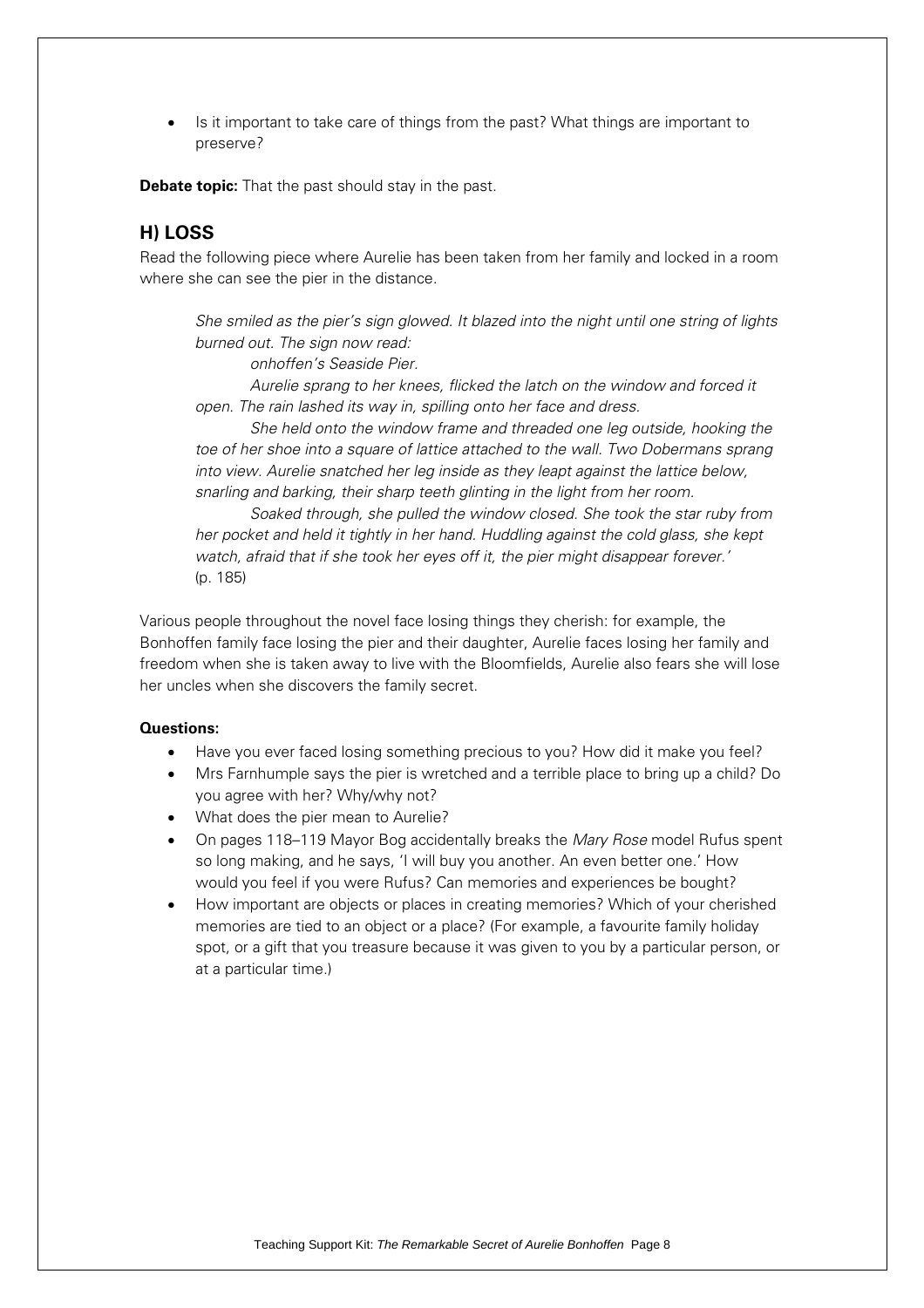## **7. SUGGESTED ACTIVITIES**

#### **A) CHARACTERS**

Read some of the character descriptions in *The Remarkable Secret of Aurelie Bonhoffen.* 

#### **Mrs Sneed (Aurelie's maths teacher)**

*Mrs Sneed was a tall, colourless woman, except for the splatter of red paint now on her dress, parts of her face and tightly wound hair. Even her silhouette was harsh, a collection of strict and measured lines. She liked maths, not children. Not those unpredictable, loud, opinionated and now paint-throwing children.* (p. 41)

#### **Lucien B. Crook (the businessman who wants to tear down the pier)**

*Lucien B. Crook sniffed as he lifted his gold eyeglass and surveyed the view before him. It was a covetous, greedy sniff, punctuated by the smallest of grins on his red, fleshy lips. His black hair was waxed into a neatly coiffed wave and sat obediently beneath a stiff hat. He stood tall. Some might have described him as good-looking. His trim face was cleanly shaven except for a pencil-thin moustache drawing a neat line beneath his tapered nose.'* (p. 49)

#### **Mayor Bog (the Mayor of Gribblesea)**

*Mayor Finnigus Bog wasn't a thin man and, in point of fact, he'd been called, in notso-polite circles, pudgy, rotund, even chubby. Some say he was worn into shortness by the controlling nature of his wife. Others say it was because his pockets were heavy from the weight of too much money.* (p. 77)

#### **Frank W. Fotheringham (a perfomer at the pier)**

*Aurelie squinted into the streams of dusty light in the tent. Slowly, the shabby form of a man appeared. He wore tall black boots, a sword at his side, a rumpled shirt and a floppy black hat perched on wild curly hair.* (p. 149)

#### **Activities:**

- Art: Choose one of the descriptions and draw of picture of that character, adding the bits that aren't mentioned to build a representation of what this character is like. What do you think the author wants you to think about these characters from the way she has described them? You could try to exaggerate your drawing and make it a cartoon or caricature, by focusing on the emotions of the character as well as their physical features – for instance, Crook might look greedy or Mrs Sneed might look grumpy.
- Drama: In pairs, choose one person to be the interviewer and one person to be one of the characters from *The Remarkable Secret of Aurelie Bonhoffen.* Conduct an interview as these characters. Make it as interesting and entertaining as you can the interviewer could ask the other person how their childhood was, their dreams and hopes, or ask them for a funny story from their life that helps us know them better.
- Black-line master: Use the attached BLM to find adjectives that describe each character.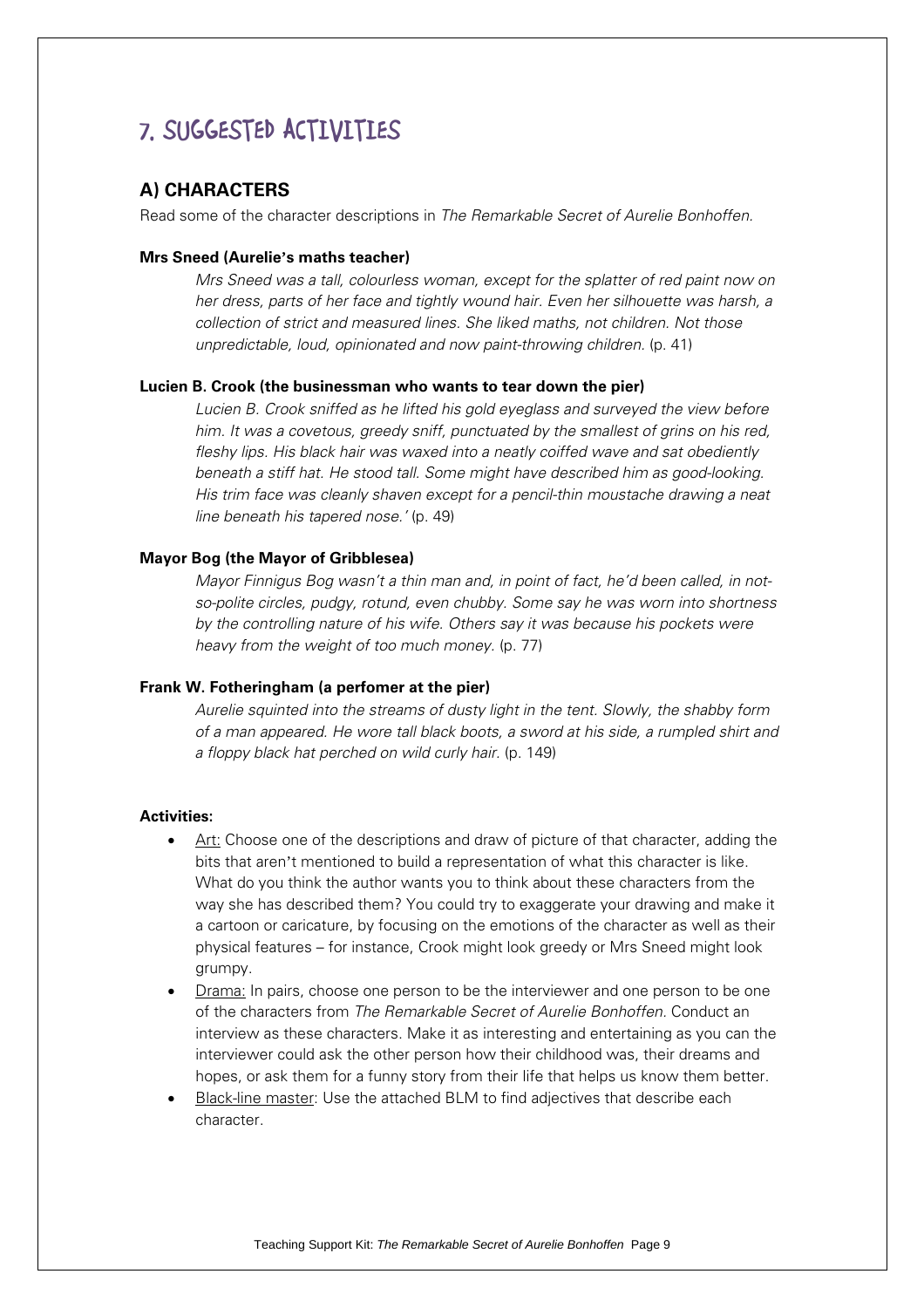#### **B) WRITING A GHOST STORY**

Deb's family are very haunted but you don't have to be haunted to be able to write a story about ghosts and things that go bump in the night.

#### **Activities:**

- Creative writing: Write a story about a ghost. Ask yourself: Who is/are my main character(s)? Are they real or a ghost? Is you ghost happy being a ghost? What is their personality like? Are they happy? Sad? Grumpy? Do they go spooking live people? Do they cause trouble? Will your story be funny? Suspenseful? Sad?
- Art: You may like to do this as a graphic story, with cartoon panels that help you to tell your story. Make sure it has a strong beginning, an imaginative and interesting sequence of events in the middle and a satisfying end.

#### **C) WELCOME TO THE PHANTASMAGORIA!**

This is the flier that Rufus wrote to try and entice people to help rebuild the pier.

*Welcome to Bonhoffen's Phantasmagoria!* 

*Bonhoffen's Seaside Pier invites you to partake in a weekend of repairs and rejuvenation of Gribblesea's finest attraction. In return, you will enjoy a never-beforeseen performance of spectacular proportions that will delight, amaze and bedazzle.*

#### **Activity:**

 Make a poster: Create a second poster to invite the town of Gribblesea to save Bonhoffen's seaside pier. Make it sound as exciting as possible. What words will you use to create excitement and what will you say about the performance that will make people run to help? What pictures will you put on the poster? Make it as appealing as you can! (Black-line master att

#### **D) MAKE A BOOK TRAILER**

#### **Activity:**

 Use the computer to create a presentation: Using software such as video editing software or Microsoft Powerpoint, make a 30-second trailer or presentation that acts as a teaser for the book. Make readers want to grab the book. Start with an idea that you think will create intrigue and interest then storyboard your idea before you start to create your video. Decide if you will use actors, drawings or photos, and how you will move from one image to another, e.g. dissolve, cut, wipe, etc. Write some text to include in your trailer – perhaps some intriguing questions, or present a cliffhangerstyle mystery, or focus on the characters in the book. If you don't have access to video editing software, use the attached black-line master to storyboard your trailer.

#### **E) PERFORM A READERS' THEATRE OR PLAY OF A CHAPTER**

Use the black-line master attached to act out a scene from the book, or you could create your own play reading using the dialogue and descriptions in another scene from the book.

 Use your knowledge of the story and the characters' personalities to bring your character to life.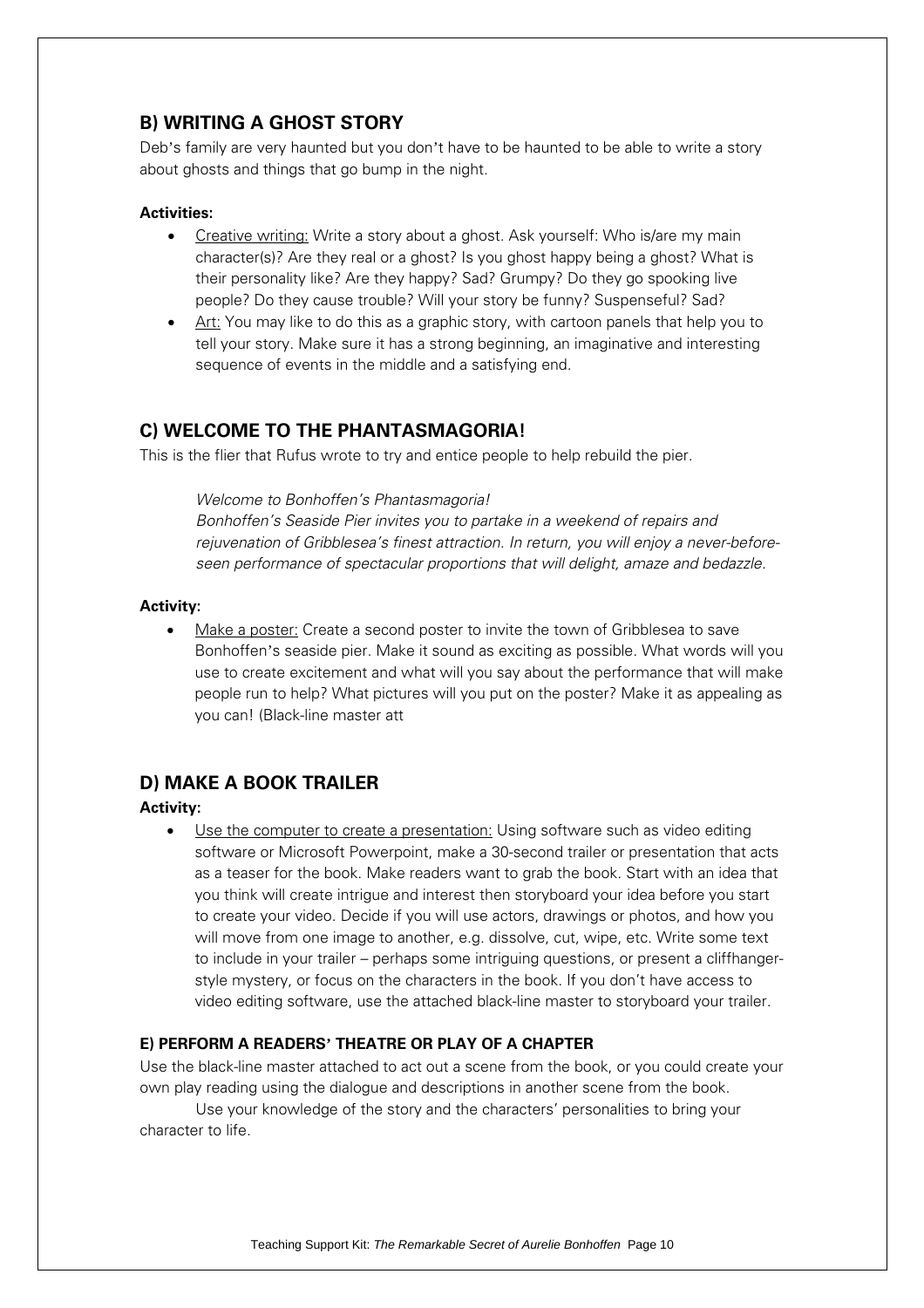#### **BLACK-LINE MASTER**

**Dramatic excerpt from The Remarkable Secret of Aurelie Bonhoffen** 

(Chapter 27: A Poisoned Confession pages 238–247)

Aurelie and her Uncles Rolo and Frank have discovered that Mayor Bog knows something about a plan to destroy the pier. They pay a late night visit to the mayor to find out exactly what he knows.

Characters: Aurelie, Narrator, Rolo, Rindolf, Frank, Mayor Bog

| Narrator: | A thick mist curled into the night and filled the air with an eerie sense of dread.<br>Of unease. Of restlessness. Of ghosts. Rindolf stood in a narrow lane, not far<br>from Mayor Bog's house. |  |
|-----------|--------------------------------------------------------------------------------------------------------------------------------------------------------------------------------------------------|--|
| Rindolf:  | How do I look?                                                                                                                                                                                   |  |
| Narrator: | Rindolf wears a pair of long black pants and a black velvet morning coat. He's<br>greased back his curls and swings a gold-edged cane into the air.                                              |  |
| Rolo:     | I didn't know you could scrub up so well. And what about me?                                                                                                                                     |  |
| Narrator: | Rindolf stood back and examined his brother's high hat with a white fluffy<br>feather, long suit coat and bright, embroidered waistcoat.                                                         |  |
| Rindolf:  | I like the touch of colour in the waistcoat.                                                                                                                                                     |  |
| Aurelie:  | And me?                                                                                                                                                                                          |  |
| Narrator: | Aurelie stood before her uncles in her silk dress from her ghost train<br>performance, complete with a bloodied gash to the head. But this time she wore a<br>long, blonde wig.                  |  |
| Rolo:     | Is there a finer-looking young girl? Oh dear. (Rolo pulls out a hanky and dabs his<br>eyes.)                                                                                                     |  |
| Rolo:     | If I cry now my face powder will run.                                                                                                                                                            |  |
| Narrator: | Rindolf searched the dimly lit laneway.                                                                                                                                                          |  |
| Rindolf:  | All we need now is Frank.                                                                                                                                                                        |  |
| Rolo:     | How can a ghost, with all of eternity on his side, always be late?                                                                                                                               |  |
| Narrator: | Frank's wizened face appeared through the mist.                                                                                                                                                  |  |
| Frank:    | I'm here. Just because I'm dead doesn't mean I don't want to look good.                                                                                                                          |  |
|           | (Rolo holds open one side of his jacket. He is wearing a navy jacket with fringed<br>gold epaulets.)                                                                                             |  |
| Rindolf:  | Is that an axe wound?                                                                                                                                                                            |  |
|           | (Frank smiles and opens the jacket further to reveal a deep gash in his<br>side.)                                                                                                                |  |
| Frank:    | If I lean far enough over, I can almost spilt myself in two. It might come in<br>handy if the old guy refuses to cooperate.                                                                      |  |
| Rolo:     | It's unlike you to want to outdo everyone else.                                                                                                                                                  |  |
|           |                                                                                                                                                                                                  |  |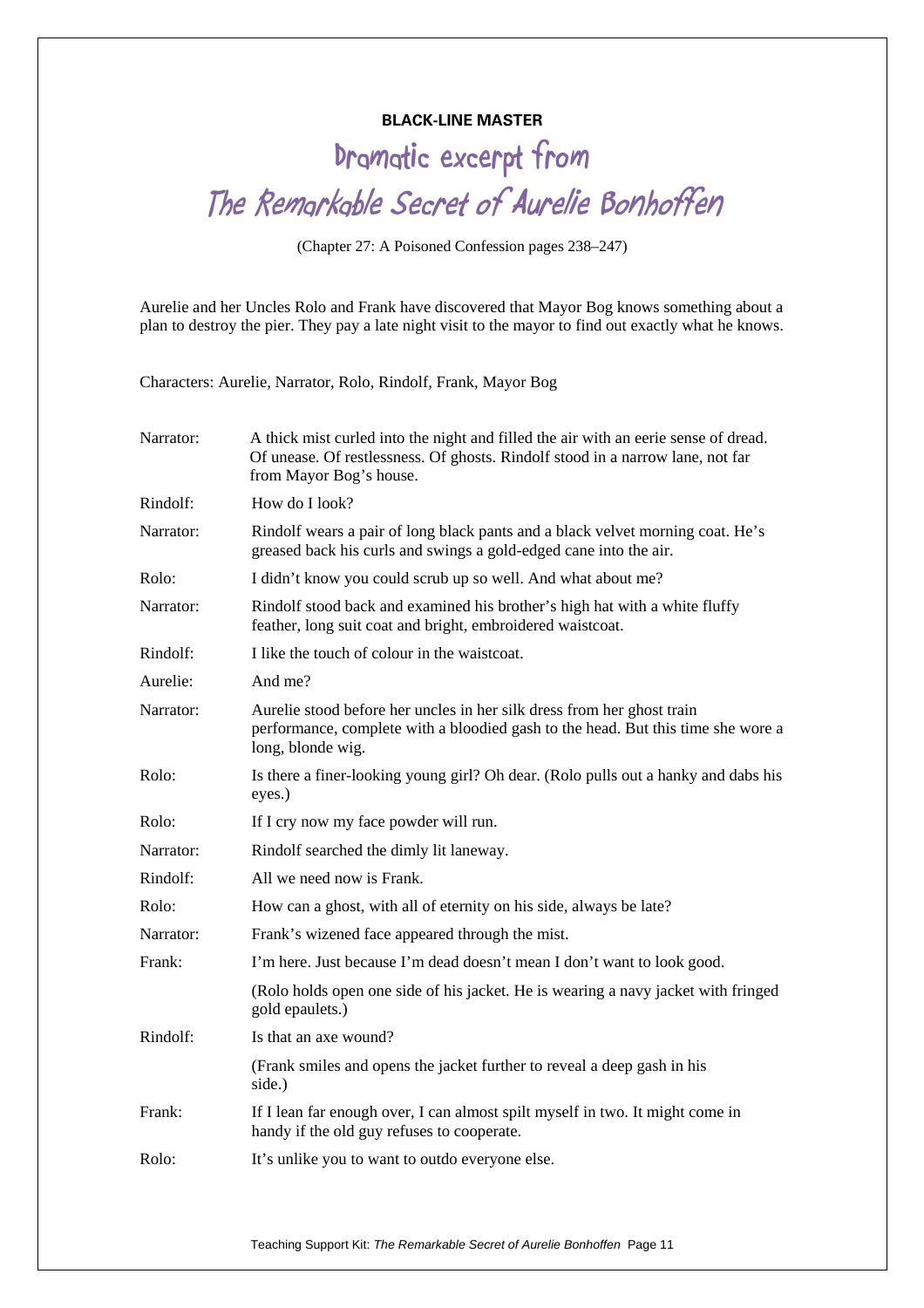| Frank:     | Can't hold back my natural qualities.                                                                                                                                                                                                                                                                                                                                                                                    |  |  |
|------------|--------------------------------------------------------------------------------------------------------------------------------------------------------------------------------------------------------------------------------------------------------------------------------------------------------------------------------------------------------------------------------------------------------------------------|--|--|
| Rindolf:   | Aurelie, are you sure you're going to be okay with this?                                                                                                                                                                                                                                                                                                                                                                 |  |  |
| Aurelie:   | Are you kidding? I've never been this excited about a performance. Now<br>let's go save our pier.                                                                                                                                                                                                                                                                                                                        |  |  |
| Narrator:  | The group of four set off. They round a bend that leads them to Bog's<br>house, which is surrounded by a perfectly manicured hedge. A hedge<br>the uncles and Frank walk straight through.                                                                                                                                                                                                                               |  |  |
| Aurelie:   | (whispering) Hey!                                                                                                                                                                                                                                                                                                                                                                                                        |  |  |
| Narrator:  | Rolo reappear through the bush.                                                                                                                                                                                                                                                                                                                                                                                          |  |  |
| Rolo:      | Sorry. Forgot you can't do that.                                                                                                                                                                                                                                                                                                                                                                                         |  |  |
| Narrator:  | Rolo lifts Aurelie over the hedge while Rindolf grabs her on the other<br>side. Frank disappears through a wall of the house and unlocks the front<br>door, opening it with a deep bow. They tiptoe up the spiral staircase. All<br>except Frank, who floats a few steps ahead of them. He wafts through<br>the walls on the second floor, before silently beckoning the others to a<br>room at the end of the corridor. |  |  |
|            | Mayor Bog is in his bed, a sleep mask across his eyes. He tosses and<br>turns, filling the bedroom with a rumbling snore.                                                                                                                                                                                                                                                                                                |  |  |
| Rindolf:   | Looks like he isn't sleeping so soundly. Wonder why that is?                                                                                                                                                                                                                                                                                                                                                             |  |  |
| Rolo:      | Let's find out, shall we? Places, everyone.                                                                                                                                                                                                                                                                                                                                                                              |  |  |
| Narrator:  | Aurelie lies down on the settee and arranges her dress so that it drapes gently<br>around her. Rindolf and Rolo position themselves on either side of the bed, and<br>Frank disappears. Rolo leans over Bog.                                                                                                                                                                                                             |  |  |
| Rolo:      | (wailing) Ooooooh.                                                                                                                                                                                                                                                                                                                                                                                                       |  |  |
| Narrator:  | Mayor Bog keeps snoring.                                                                                                                                                                                                                                                                                                                                                                                                 |  |  |
| Rolo:      | (louder) Ooooooh.                                                                                                                                                                                                                                                                                                                                                                                                        |  |  |
| Narrator:  | The Mayor snuffles and snorts and rolls over. Rolo frowns. He leans in closer<br>and lets out another sad wail. Mayor Bog waves his hands.                                                                                                                                                                                                                                                                               |  |  |
| Mayor Bog: | I'm trying to sleep, Mrs Bog.                                                                                                                                                                                                                                                                                                                                                                                            |  |  |
| Narrator:  | Rolo straightens up, takes a jug of water from Bog's bedside table and<br>pours it over him. Mayor Bog leaps forward, lifts his soaked sleep mask<br>and ogles the two oddly dressed strangers before him.                                                                                                                                                                                                               |  |  |
| Mayor Bog: | Who are you and how did you get in here?                                                                                                                                                                                                                                                                                                                                                                                 |  |  |
| Rindolf:   | (with a posh voice) We're simply two men who'd like to ask you a few<br>questions.                                                                                                                                                                                                                                                                                                                                       |  |  |
| Mayor Bog: | Get out. This instant. I am Mayor Bog and I demand that -                                                                                                                                                                                                                                                                                                                                                                |  |  |
| Narrator:  | Mayor Bog suddenly becomes aware that his bedside table is hovering beside<br>him.                                                                                                                                                                                                                                                                                                                                       |  |  |
| Mayor Bog: | And what have you done to ?                                                                                                                                                                                                                                                                                                                                                                                              |  |  |
| Narrator:  | Mayor Bog waves his hands above the table.                                                                                                                                                                                                                                                                                                                                                                               |  |  |
| Mayor Bog: | How can you do that? Where are the wires?                                                                                                                                                                                                                                                                                                                                                                                |  |  |
| Narrator:  | The table slowly lowers to the floor.                                                                                                                                                                                                                                                                                                                                                                                    |  |  |
| Mayor Bog: | What is happening? Who are you? What do you want?                                                                                                                                                                                                                                                                                                                                                                        |  |  |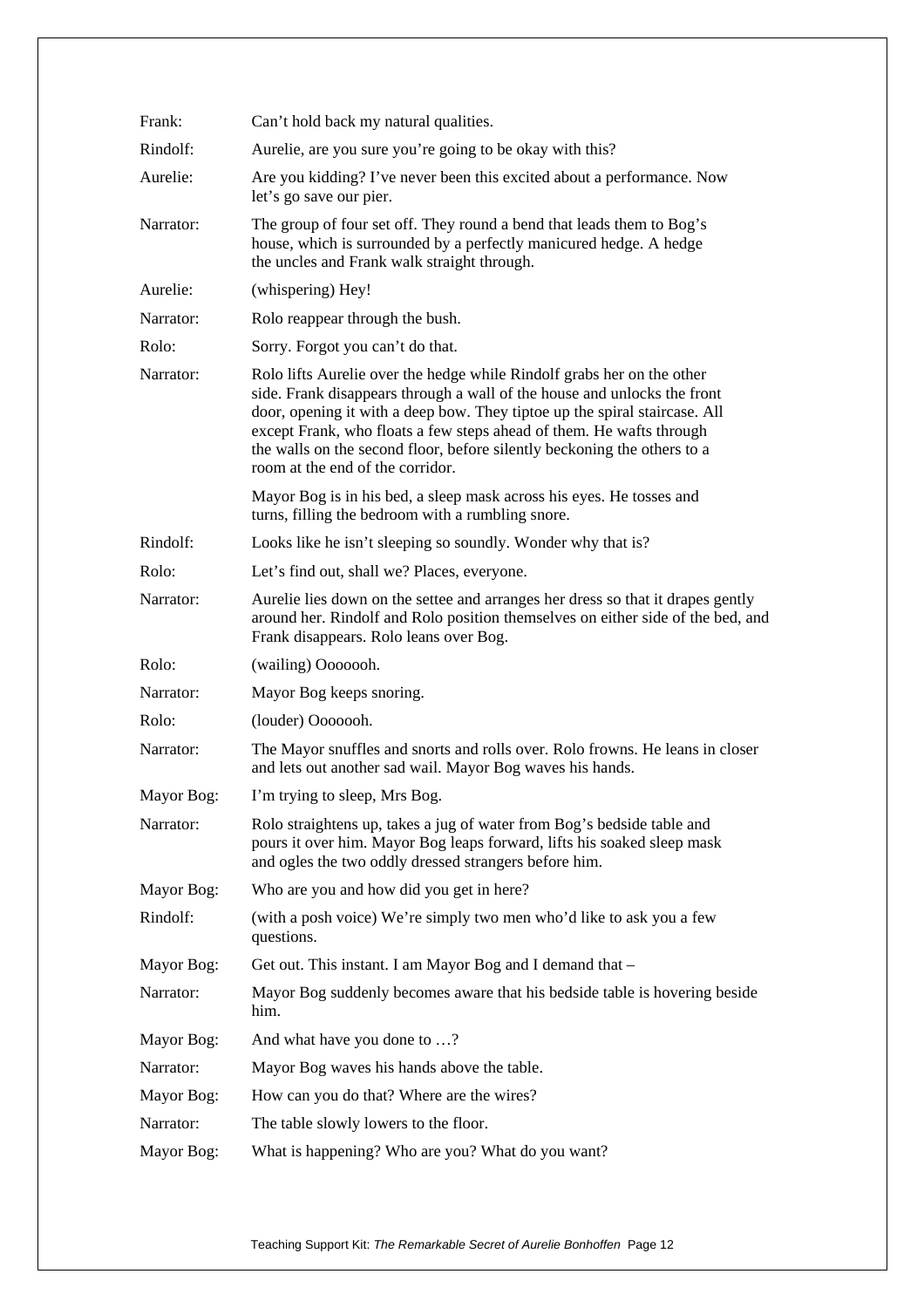| Narrator:  | Rolo walks slowly round the room with his fingers tapping together<br>before him. Each time he taps, a candle beside him lights in a burst of<br>flames.                                                                                                                                                      |  |
|------------|---------------------------------------------------------------------------------------------------------------------------------------------------------------------------------------------------------------------------------------------------------------------------------------------------------------|--|
| Rolo:      | What do we want?' Mmm what do we want?                                                                                                                                                                                                                                                                        |  |
| Narrator:  | Aurelie sits up from the settee.                                                                                                                                                                                                                                                                              |  |
| Aurelie:   | We'd like some answers, Mayor Bog.                                                                                                                                                                                                                                                                            |  |
| Mayor Bog: | Aaah! How many of you are in here?                                                                                                                                                                                                                                                                            |  |
| Aurelie:   | That doesn't matter. What does matter is what you know about the pier.                                                                                                                                                                                                                                        |  |
| Mayor Bog: | How dare you come charging into a man's house with your tricks and illusions<br>and $-$                                                                                                                                                                                                                       |  |
| Aurelie:   | (shakes her head and waggles her finger) These are not tricks. These are the<br>workings  (she smiles) of ghosts.                                                                                                                                                                                             |  |
| Rolo:      | (ghostly wail) Oooooh!                                                                                                                                                                                                                                                                                        |  |
| Mayor Bog: | Ghosts? (he laughs) I have met people who will do many things to get what<br>they want, but pretending they are ghosts is the most ridiculous -                                                                                                                                                               |  |
| Aurelie:   | Oh, we're not pretending.                                                                                                                                                                                                                                                                                     |  |
| Narrator:  | Mayor Bog's blankets sweep from him and hover in the air before<br>dropping to the floor.                                                                                                                                                                                                                     |  |
| Mayor Bog: | $I I$ it's                                                                                                                                                                                                                                                                                                    |  |
| Rindolf:   | What you are planning to do to the Pier?                                                                                                                                                                                                                                                                      |  |
| Mayor Bog: | I'm not planning to do anything to                                                                                                                                                                                                                                                                            |  |
| Narrator:  | A row of books cascades from a shelf.                                                                                                                                                                                                                                                                         |  |
| Aurelie:   | There was something I forgot to tell you. My ghost friends here get very<br>upset when they feel they're being lied to.                                                                                                                                                                                       |  |
| Mayor Bog: | I'm not lying, I'm simply saying                                                                                                                                                                                                                                                                              |  |
| Narrator:  | Two long velvet curtains are flung aside. The double windows fly open and<br>a cold wind blusters into the room, followed by Frank's wavering<br>appearance.                                                                                                                                                  |  |
| Mayor Bog: | How $\dots$ where $\dots$ ?                                                                                                                                                                                                                                                                                   |  |
| Rindolf:   | Watch what happens next. It's quite something.                                                                                                                                                                                                                                                                |  |
| Narrator:  | Frank hovers over the mayor. He gives him a stare laced with sadness<br>before lifting his jacket.                                                                                                                                                                                                            |  |
| Frank:     | Someone seems to have given me this nasty gash.                                                                                                                                                                                                                                                               |  |
| Narrator:  | Frank wheezes and staggers to one side then another, threatening to fall<br>on Bog. He groans and gives a convincing, if not overdone performance<br>of a man dying in extraordinary pain while floating in midair. He falls<br>across Bog's bed without causing a ripple of movement. Rindolf and Rolo clap. |  |
| Aurelie:   | It was a little exaggerated at the end, but you get the message.                                                                                                                                                                                                                                              |  |
| Mayor Bog: | I don't feel so well.                                                                                                                                                                                                                                                                                         |  |
| Narrator:  | Aurelie approaches the bed.                                                                                                                                                                                                                                                                                   |  |
| Aurelie:   | Mayor Bog, the pier's our home. Why do you want to see it ruined?                                                                                                                                                                                                                                             |  |
| Mayor Bog: | I don't want it ruined. Truly. And I never meant to hurt anyone it's just<br>that  the pier is wanted by someone very powerful and it's he who                                                                                                                                                                |  |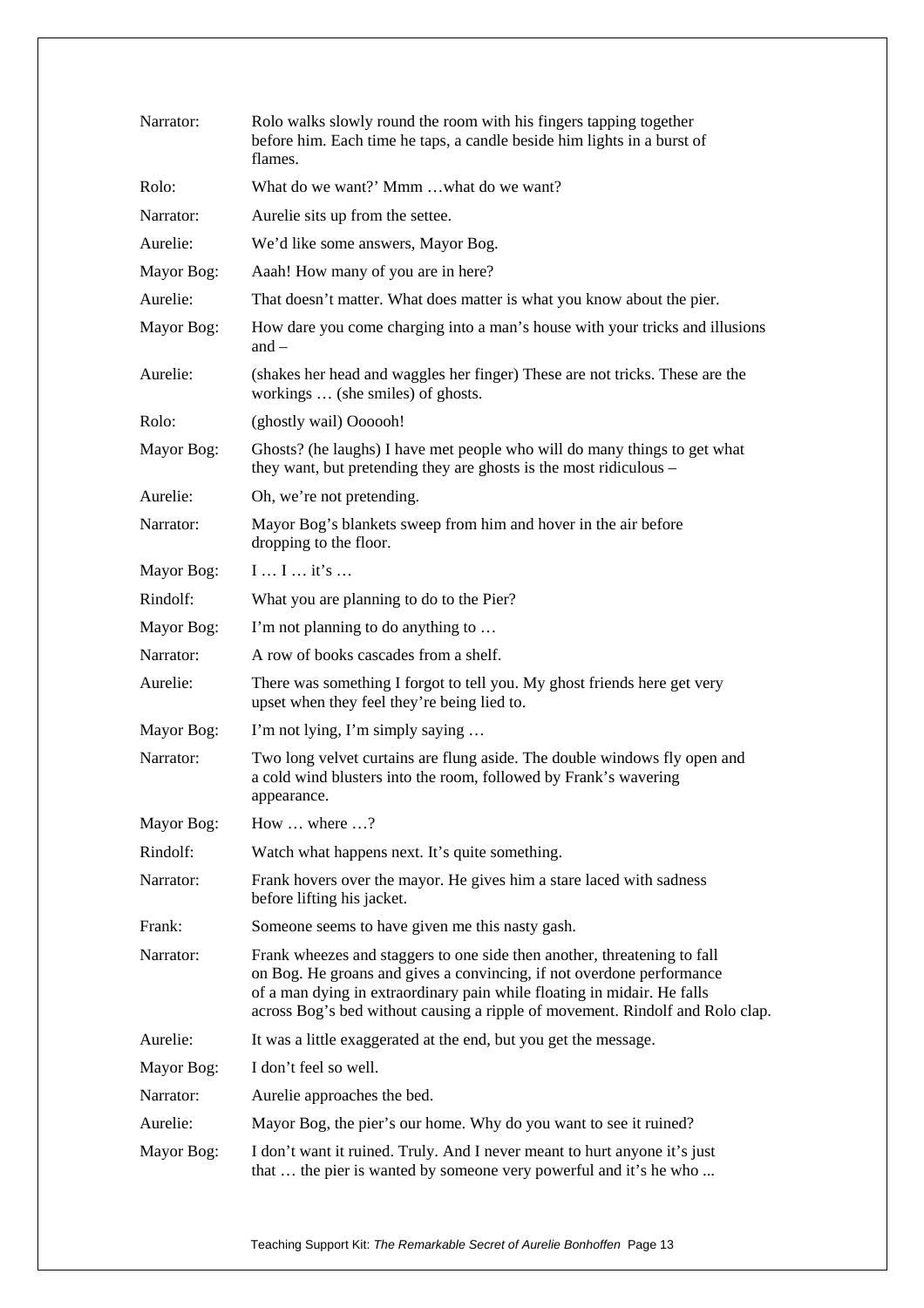| Aurelie:   | Yes?                                                                                                                                                                         |  |  |
|------------|------------------------------------------------------------------------------------------------------------------------------------------------------------------------------|--|--|
| Mayor Bog: | He wants the pier  destroyed.                                                                                                                                                |  |  |
| Narrator:  | Frank pulls the two halves of his body together and floats to his feet.                                                                                                      |  |  |
| Frank:     | Destroyed? How?                                                                                                                                                              |  |  |
| Mayor Bog: | I  I don't know.                                                                                                                                                             |  |  |
| Aurelie:   | Please, Mr Bog?                                                                                                                                                              |  |  |
| Mayor Bog: | I didn't ask.                                                                                                                                                                |  |  |
| Rolo:      | Who's going to do it?                                                                                                                                                        |  |  |
| Mayor Bog: | A man called Cicero.                                                                                                                                                         |  |  |
| Rindolf:   | Cicero who?                                                                                                                                                                  |  |  |
| Mayor Bog: | He didn't say. I don't even know if Cicero is his real name. I warned him not to<br>hurt anyone.                                                                             |  |  |
| Aurelie:   | Why would you agree to destroy the pier?                                                                                                                                     |  |  |
| Mayor Bog: | I don't know anymore. First it was for money then                                                                                                                            |  |  |
| Rindolf:   | Money? You would do this for <i>money</i> ?                                                                                                                                  |  |  |
| Mayor Bog: | No, not just money. There was position and promises and guarantees<br>and  and                                                                                               |  |  |
| Rolo:      | Who offered you these guarantees and promises?                                                                                                                               |  |  |
| Mayor Bog: | Crook.                                                                                                                                                                       |  |  |
| Rolo:      | (turning to Rindolf) Crook? The businessman who wanted to buy the pier.                                                                                                      |  |  |
| Mayor Bog: | He said he was going to restore it. Make it better. Grander.                                                                                                                 |  |  |
| Rindolf:   | And you believed him? So he'll have the pier whether we like it or not.                                                                                                      |  |  |
| Mayor Bog: | I never meant  it was only because  I should have stopped this long<br>before now. What are you going to do with me?                                                         |  |  |
| Rolo:      | What I'd like to do is send you to the deepest, darkest reaches of a<br>bottomless, tormented eternity. But as it happens, you're much more<br>useful to us alive right now. |  |  |
| Mayor Bog: | I'll do anything. I promise. Anything you'd like.                                                                                                                            |  |  |
| Rolo:      | You bet you will, and for now that means coming with us.                                                                                                                     |  |  |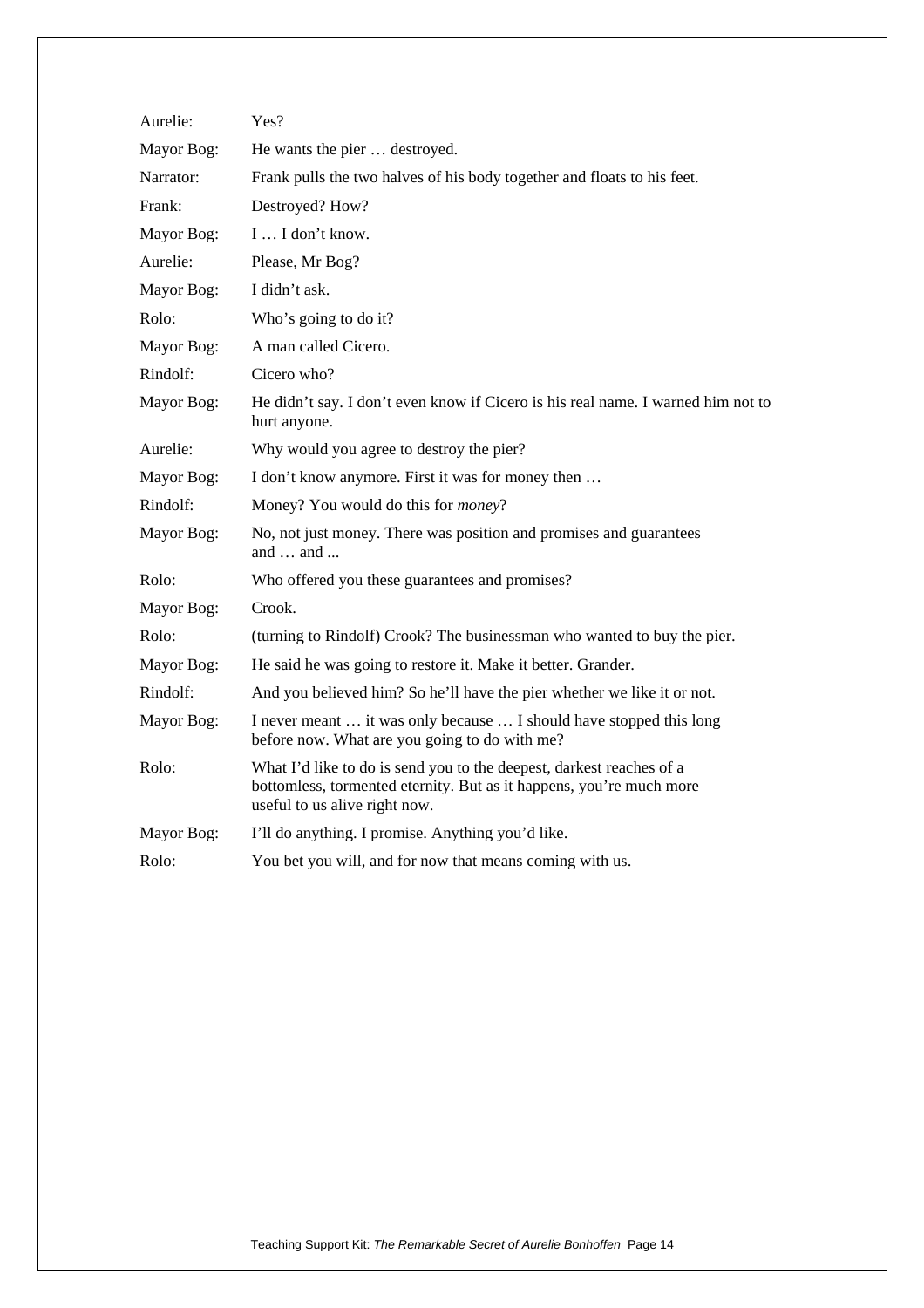#### **BLACK-LINE MASTER**

## **Storyboard: Make a book trailer**

Filmmakers and advertisers use storyboards to plot out scenes. Create a storyboard to show what would happen in your book trailer or TV advertisement for *The Remarkable Secret of Aurelie Bonhoffen*.



Teaching Support Kit: *The Remarkable Secret of Aurelie Bonhoffen* Page 15